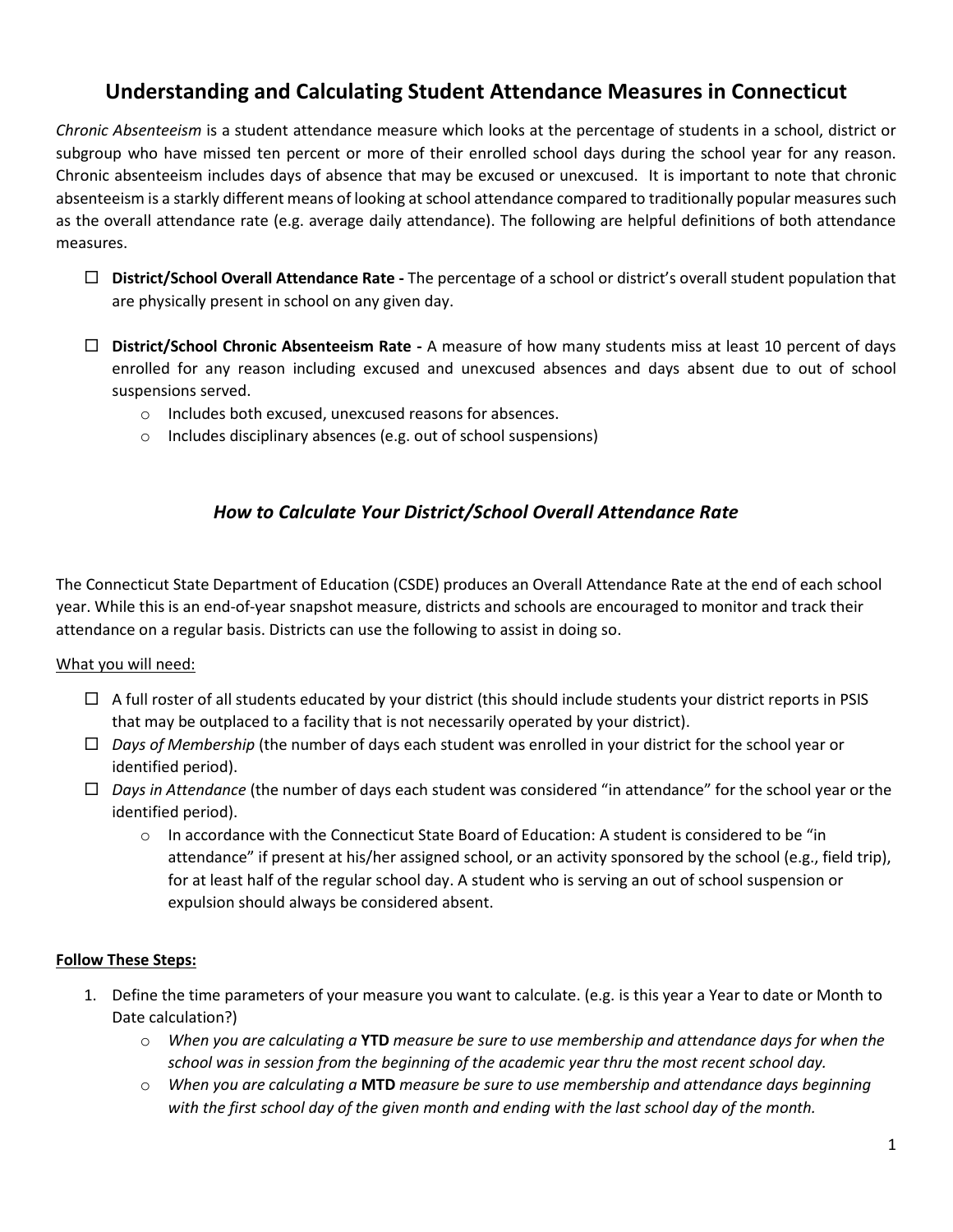- 2. Calculate the SUM TOTAL of all *Days in Attendance* within your established time parameter for all students in the facility or district (this should include students your district reports in PSIS that may be outplaced to a facility that is not operated by your district).
- 3. Calculate the SUM TOTAL of all *Days of Membership* within your established time parameter for all students in the facility or district (this should include students your district reports in PSIS that may be outplaced to a facility not operated by your district).
- 4. Divide the SUM TOTAL of Days in Attendance by the SUM TOTAL of Days of membership for the school or district.
- 5. Multiply the statistic x 100 and round to the number to the nearest tenth. This is your school or district overall attendance rate.

*Overall Attendance Rate = Sum Total Days of Attendance*

*\_\_\_\_\_\_\_\_\_\_\_\_\_\_\_\_\_\_\_\_\_\_\_\_\_\_\_\_\_\_ Sum Total Days of Membership*

| <b>Student</b>                | <b>Days in Attendance</b> | <b>Days of Membership</b> | <b>Attendance Rate</b> |
|-------------------------------|---------------------------|---------------------------|------------------------|
| Student A                     | 180                       | 180                       | 100.0                  |
| Student B                     | 82                        | 92                        | 89.1                   |
| Student C                     | 162                       | 180                       | 90.0                   |
| Student D                     | 154                       | 175                       | 88.0                   |
| Student E                     | 172                       | 180                       | 95.6                   |
| <b>School Attendance Rate</b> | 750                       | 807                       | 92.9                   |

## *How to Calculate Your District/School Chronic Absenteeism Rate*

The Connecticut State Department of Education (CSDE) produces a chronic absenteeism rate at the end of each school year. While this is an end-of-year snapshot measure, districts and schools are encouraged to monitor and track their attendance on a regular basis. Districts can use the following to assist in doing so.

## What you will need:

- $\Box$  A full roster of all students educated by your district (this should include students your district reports in PSIS that may be outplaced to a facility that is not operated by your district).
- *Days of Membership* (the number of days each student was enrolled in your district or school for the school year or identified time).
- *Days in Attendance* (the number of days each student was considered "in attendance" for the school year of identified time).
	- o In accordance with the Connecticut State Board of Education: A student is considered to attend" if present at his/her assigned school, or an activity sponsored by the school (e.g., field trip), for at least half of the regular school day. A student who is serving an out of school suspension or expulsion should always be considered absent.

*Student Attendance Rate = Student's Total Days of Attendance \_\_\_\_\_\_\_\_\_\_\_\_\_\_\_\_\_\_\_\_\_\_\_\_\_\_\_\_\_\_*

*Student's Total Days of Membership*